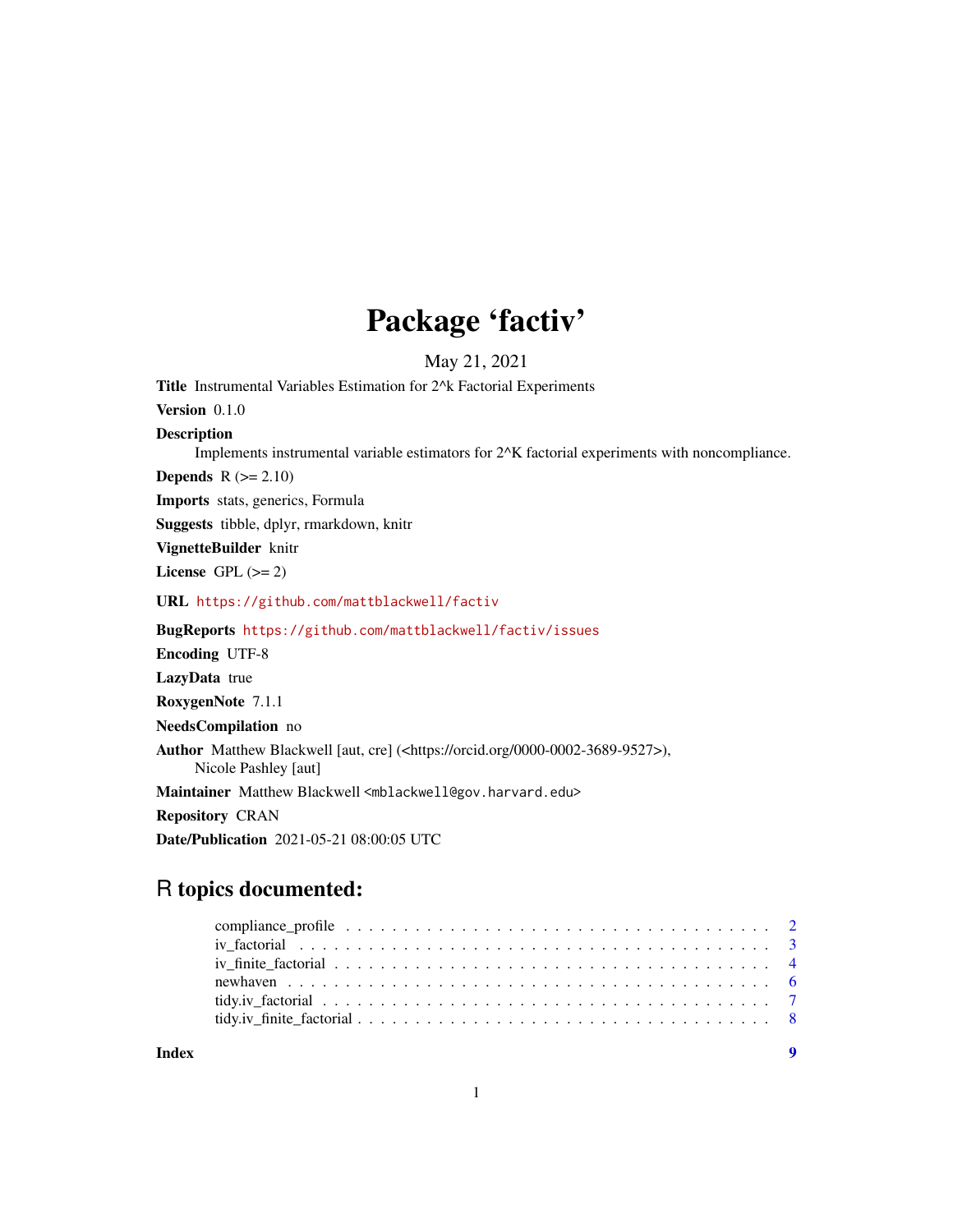## <span id="page-1-0"></span>Description

Calculates averages of covariates by compliance group in a 2^K factorial setting.

## Usage

compliance\_profile(formula, data, subset)

## Arguments

| formula | one-sided formula to indicate the treatment assignment, treatment uptake, and<br>covariates. The right-hand side of the formula should have three components<br>separated by the   symbol, with the first component containing the K binary<br>treatment variables (treatment assignment), the second component containing<br>the K binary instruments associated with each treatment variable (treatment up-<br>take), and the third giving the covariates to be included in the profile. The order<br>of the variables in the first two parts of the formula must match. |
|---------|----------------------------------------------------------------------------------------------------------------------------------------------------------------------------------------------------------------------------------------------------------------------------------------------------------------------------------------------------------------------------------------------------------------------------------------------------------------------------------------------------------------------------------------------------------------------------|
| data    | a data. frame on which to apply the formula.                                                                                                                                                                                                                                                                                                                                                                                                                                                                                                                               |
| subset  | subset of the data to pass to estimation.                                                                                                                                                                                                                                                                                                                                                                                                                                                                                                                                  |

## Value

A list with two objects:

| raw_table | a data frame whose rows represent the covariates and whose columns represent<br>the different compliance groups. Each entry is the estimated mean of the covari-<br>ate for that compliance group. |
|-----------|----------------------------------------------------------------------------------------------------------------------------------------------------------------------------------------------------|
| std table | a data frame similarly structured to raw_table but with the standardized differ-<br>ence between the compilance group means and the overall means in place of the<br>raw means.                    |

## Author(s)

Matthew Blackwell

#### References

Matthew Blackwell and Nicole Pashley (2021) "Noncompliance in Factorial Experiments." Working paper.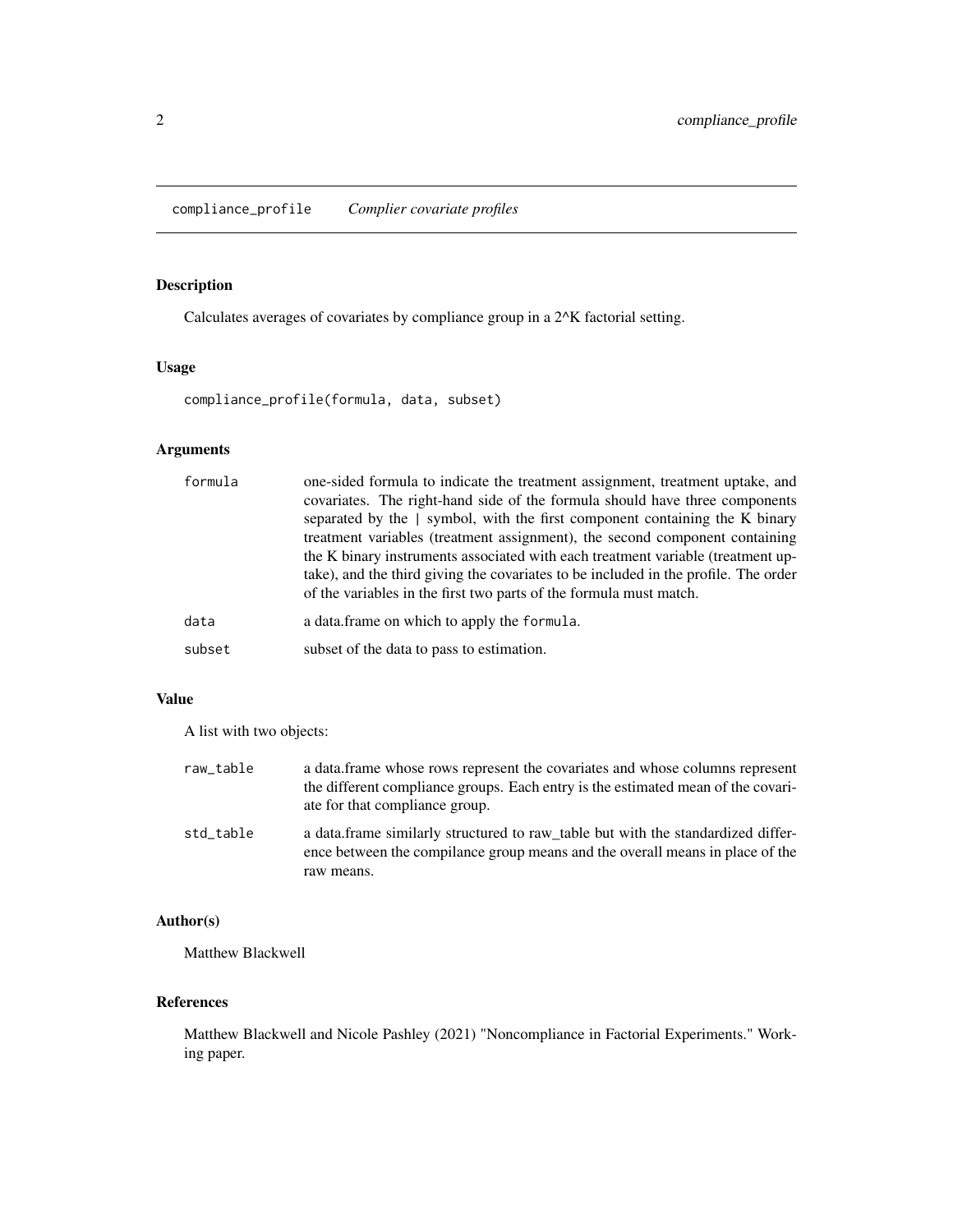#### <span id="page-2-0"></span>iv\_factorial 3

#### Examples

```
data(newhaven)
cov_prof <- compliance_profile(~ inperson + phone | inperson_rand
  + phone_rand | age + maj_party + turnout_96, data = newhaven)
cov_prof
```
<span id="page-2-1"></span>iv\_factorial *IV Estimation of 2^K Factorial Design*

## **Description**

Estimates principal stratum-specific effects and interactions in a 2^K factorial experiment

#### Usage

```
iv_factorial(formula, data, subset, method = "lm", level = 0.95)
```
#### Arguments

| formula | formula specification of the factorial design with noncompliance. The right-                                                                                        |
|---------|---------------------------------------------------------------------------------------------------------------------------------------------------------------------|
|         | hand side of the formula should have two components separated by the   symbol,                                                                                      |
|         | with the first component containing the K binary treatment variables and the                                                                                        |
|         | second component containing the K binary instruments associated with each                                                                                           |
|         | treatment variable. The order of the variables in the formula must match.                                                                                           |
| data    | A data.frame on which to apply the formula.                                                                                                                         |
| subset  | subset of the data to pass to estimation.                                                                                                                           |
| method  | character indiciating if the estimator should be "1m" using the least squares ap-<br>proach (default) or "cmd" to estimate via efficent minimum distance estimator. |
| level   | the confidence level required.                                                                                                                                      |

#### Details

This function estimates treatment effects for  $2^k$  factorial experiments in the face of noncompliance on all factors. A monotonicity assumption is assumed for both treatment-instrument pairs, along with treatment exclusion. See Blackwell (2017) for more details on those assumptions.

The procedure uses iterative generalized method of moments (GMM) to estimate both the proportions of each compliance class (also known as principal strata) and the average potential outcomes within those classes. It also provides estimates of several one-way, joint, and interactive treatment effects within these classes.

Under the above assumptions, the compliance classes are the product of the compliance classes for each treatment-instrument pair. For instance, "cc" is the class that would comply with both treatments, "ca" is the class that would comply with the first treatment and always take the second treatment, and "cn" is the class that would comply with the first treatment and never take the second treatment. Finally, note that treatment effects are only well-defined for compliance classes for which there is compliance on at least one treatment.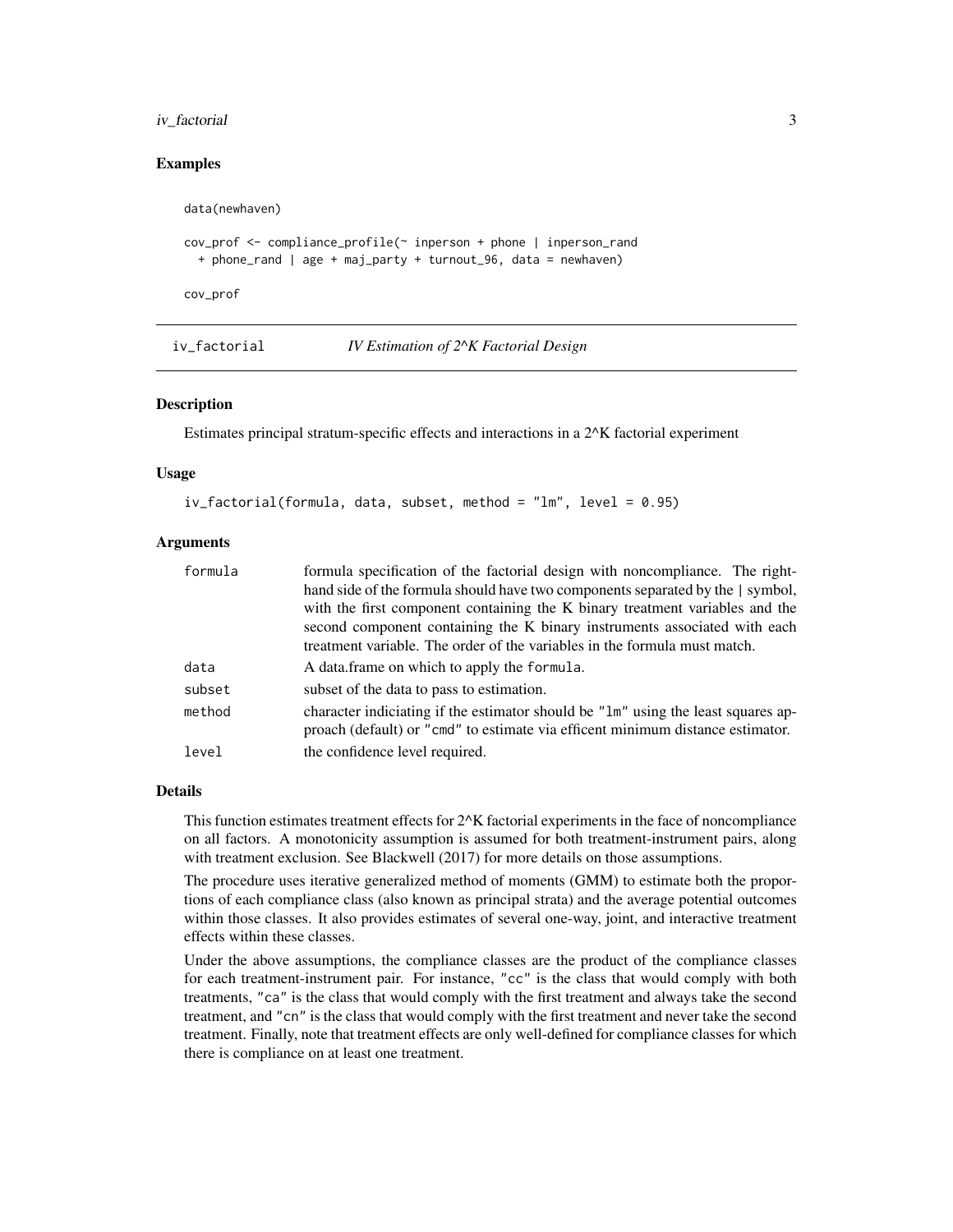<span id="page-3-0"></span>Value

A list of class iv\_factorial that contains the following components:

| rho       | vector of estimated compliance class probabilities.                                       |
|-----------|-------------------------------------------------------------------------------------------|
| psi       | vector of the estimated conditional mean of the outcome within the compliance<br>classes. |
| VCOV      | estimated asymptotic variance matrix of the combined rho and psi parameters.              |
| pcafe_est | vector of estimated main effects of each factor among perfect compliers.                  |
| pcafe_se  | vector of estimated standard errors for the estimated effects in tau.                     |
| pcafe_cis | a matrix of confidence intervals for the PCAFE estimates.                                 |
| level     | the confidence level of the returned confience intervals.                                 |
|           |                                                                                           |

## Author(s)

Matt Blackwell

## References

Matthew Blackwell (2017) Instrumental Variable Methods for Conditional Effects and Causal Interaction in Voter Mobilization Experiments, Journal of the American Statistical Association, 112:518, 590-599, doi: [10.1080/01621459.2016.1246363](https://doi.org/10.1080/01621459.2016.1246363)

Matthew Blackwell and Nicole Pashley (2020) "Noncompliance in Factorial Experiments." Working paper.

#### Examples

```
data(newhaven)
```

```
out <- iv_factorial(turnout_98 ~ inperson + phone | inperson_rand
 + phone_rand, data = newhaven)
```
summary(out)

<span id="page-3-1"></span>iv\_finite\_factorial *Finite-Sample IV Estimation of 2^K Factorial Design*

## Description

Estimate main effect IV ratios for 2^K factorial experiments

#### Usage

```
iv_finite_factorial(formula, data, subset, level = 0.95)
```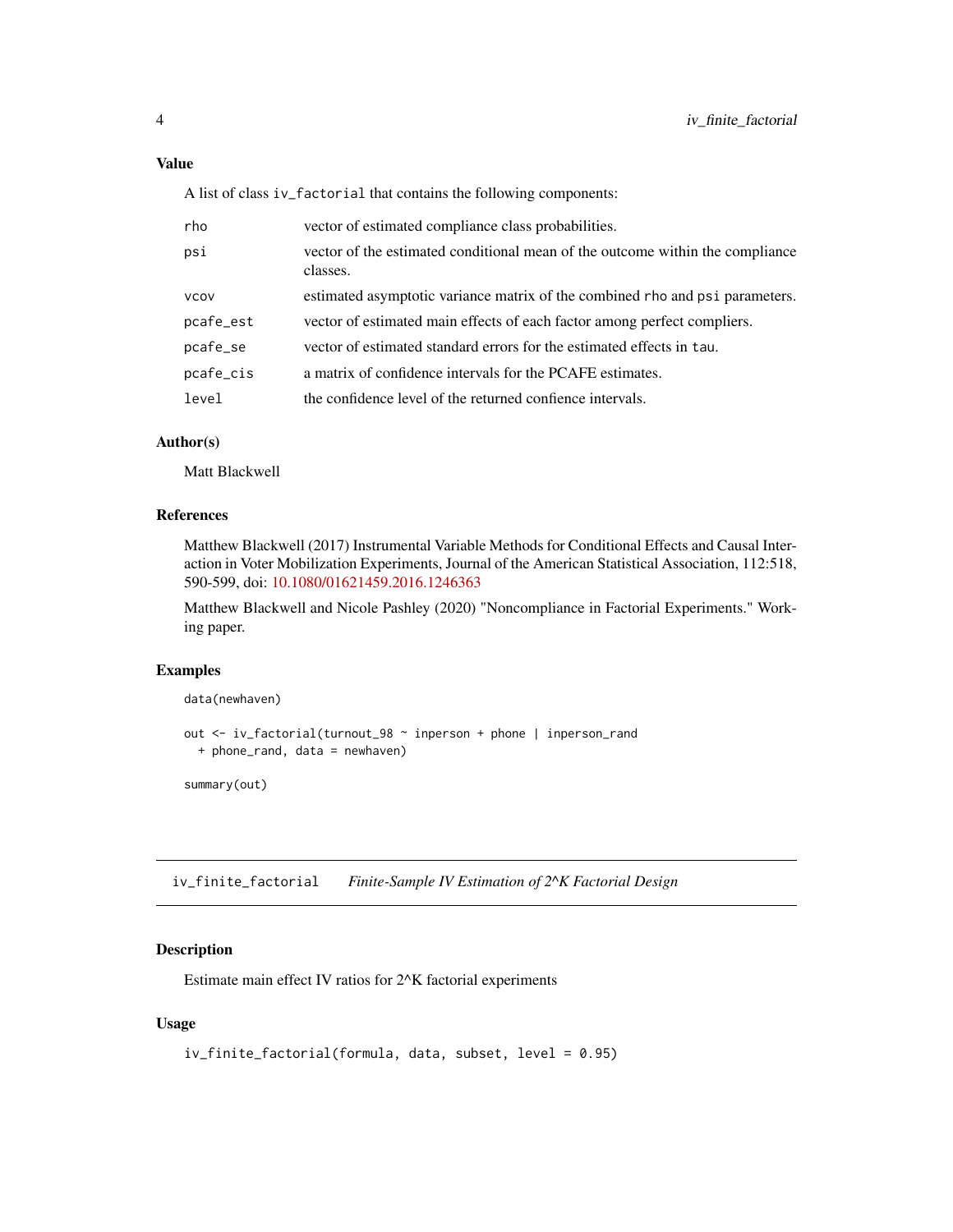## iv\_finite\_factorial 5

## Arguments

| formula | formula specification of the factorial design with noncompliance. The right-<br>hand side of the formula should have two components separated by the   symbol,<br>with the first component containing the K binary treatment variables and the<br>second component containing the K binary instruments associated with each<br>treatment variable. The order of the variables in the formula must match. |
|---------|----------------------------------------------------------------------------------------------------------------------------------------------------------------------------------------------------------------------------------------------------------------------------------------------------------------------------------------------------------------------------------------------------------|
| data    | a data.frame on which to apply the formula.                                                                                                                                                                                                                                                                                                                                                              |
| subset  | subset of the data to pass to estimation.                                                                                                                                                                                                                                                                                                                                                                |
| level   | the confidence level required.                                                                                                                                                                                                                                                                                                                                                                           |

#### Details

This function estimates the ratio of the effect of treatment assignment on the outcome to the effect of treatment assignment on treatment uptake in 2^K factorial experiments. The approach uses finite sample asymptotic inference to generate confidence intervals.

### Value

A list of class iv\_finite\_factorial that contains the following components:

| tau     | a vector of estimated effect ratios for each factor.                                                                                                              |
|---------|-------------------------------------------------------------------------------------------------------------------------------------------------------------------|
| tau_cis | a matrix of confidence intervals for each effect ratio. This matrix has 4 columns<br>because it is possible to have disjoint confidence intervals in this method. |
| tau_y   | a vector of the estimated effects on the outcome.                                                                                                                 |
| v_tau_v | the estimated sample variances of the effects on the outcome.                                                                                                     |
| tau_d   | a vector of the estimated effects on treatment uptake.                                                                                                            |
| v_tau_y | the estimated sample variances of the effects on treatment uptake.                                                                                                |
| level   | the confidence level of tau_cis.                                                                                                                                  |

## Author(s)

Matt Blackwell

## References

Matthew Blackwell and Nicole Pashley (2021) "Noncompliance in Factorial Experiments." Working paper.

## Examples

```
data(newhaven)
```

```
out <- iv_finite_factorial(turnout_98 ~ inperson + phone | inperson_rand
  + phone_rand, data = newhaven)
```
## out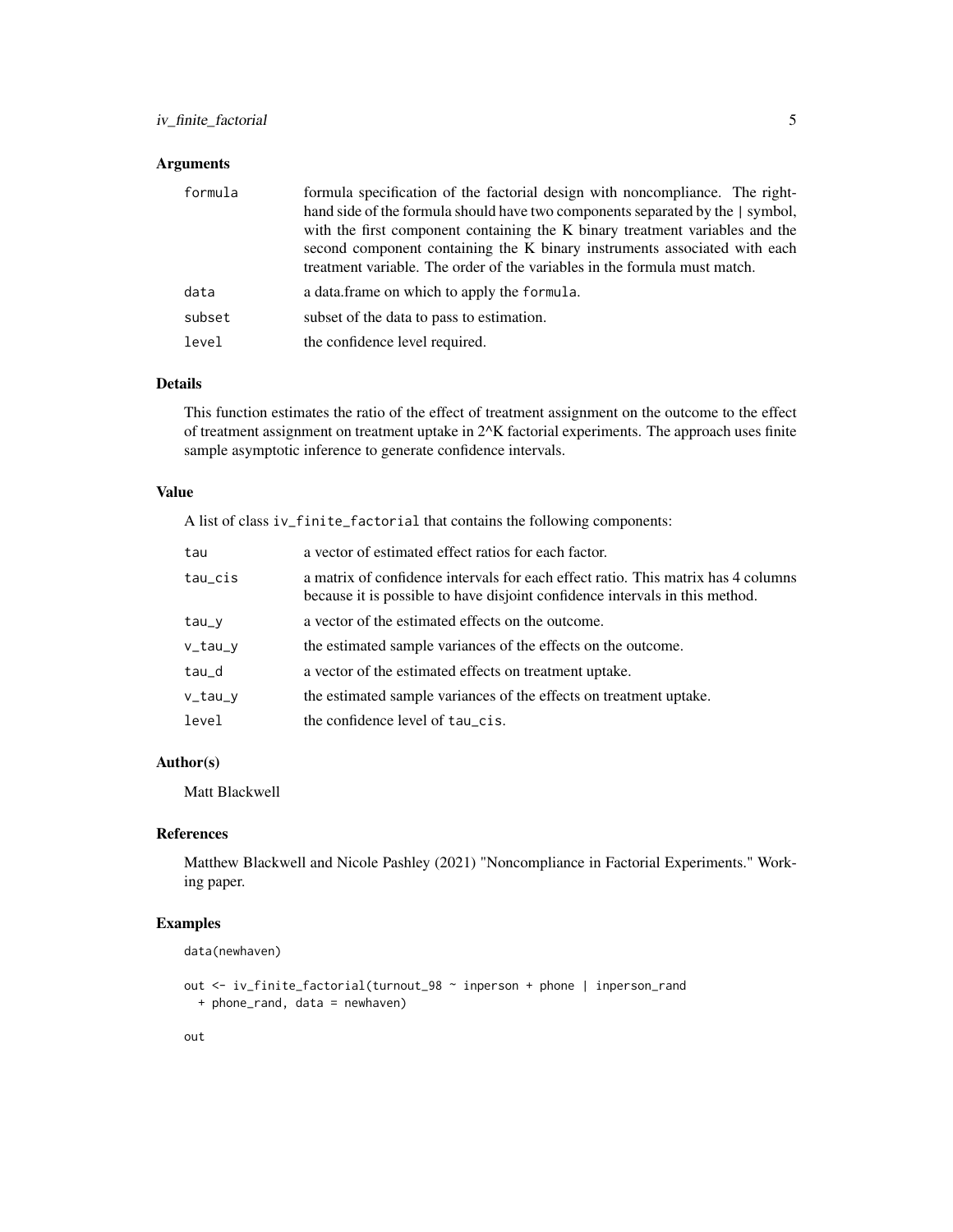#### 6 newhaven by the contract of the contract of the contract of the contract of the newhaven  $\mathbb{R}^n$

```
joint <- iv_finite_factorial(turnout_98 ~ inperson + phone |
 inperson_rand + phone_rand, data = newhaven)
```
joint

newhaven *New Haven Voter Modelization Field Experiment*

#### **Description**

A data set that contains a subset of the voter mobilzation field experiment analyzed in Gerber and Green (2000).

#### Format

A data frame with 7865 observations and 6 variables:

ward ward of the residence.

turnout\_98 indicator variable for voting in the 1998 general election.

inperson indicator variable for if the respondent received in-person canvassing.

phone indicator variable for if the respondent received phone canvassing.

inperson\_rand indicator variable for if the respondent was randomized to receive in-person canvassing.

**phone rand** indicator variable for if the respondent was randomized to receive phone canvassing.

age respondent age.

maj\_party indicator variable for if the respondent is a registered Democrat or Republican.

turnout\_96 indicator variable for whether or not the respondent voted in the 1996 general election.

## Details

Data was cleaned and used in Bowers and Hansen (2009). It was a 2x2 factorial design with noncompliance on both factors. This is the subset of the subjects who lived in a single-person household and were not randomized to receive get-out-the-vote mailers. Blackwell (2017) analyzed the full data adjusting for noncompliance.

#### Source

https://doi.org/10.7910/DVN/Q6CID7

<span id="page-5-0"></span>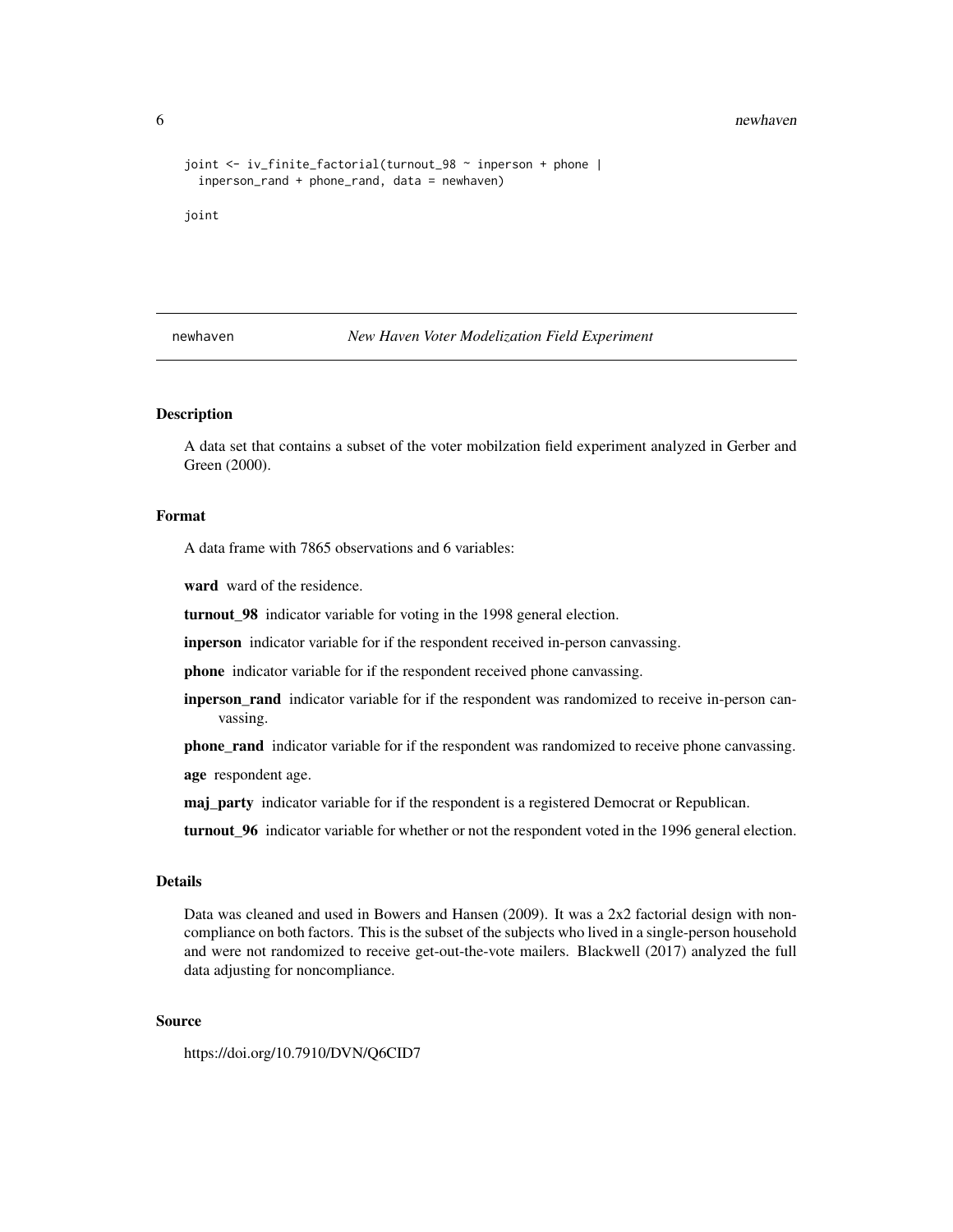#### <span id="page-6-0"></span>References

Gerber, Alan S., and Donald P. Green. "The Effects of Canvassing, Telephone Calls, and Direct Mail on Voter Turnout: A Field Experiment." The American Political Science Review 94, no. 3 (2000): 653. https://doi.org/10.2307/2585837.

Hansen, Ben B., and Jake Bowers. "Attributing Effects to a Cluster-Randomized Get-Out-the-Vote Campaign." Journal of the American Statistical Association 104, no. 487 (2009): 873–85. https://doi.org/10.1198/jasa.2009.ap06589.

Blackwell, Matthew. "Instrumental Variable Methods for Conditional Effects and Causal Interaction in Voter Mobilization Experiments." Journal of the American Statistical Association 112, no. 518 (2017): 590–99. https://doi.org/10.1080/01621459.2016.1246363.

tidy.iv\_factorial *Tidy an iv\_factorial object*

#### Description

Tidy summarizes information about the components of a model.

#### Usage

```
## S3 method for class 'iv_factorial'
tidy(x, conf.int = FALSE, conf.level = 0.95, ...)
```
#### Arguments

| $\mathsf{x}$ | An iv factorial object produced by a call to $iv$ factorial()                                                                                                                                                |
|--------------|--------------------------------------------------------------------------------------------------------------------------------------------------------------------------------------------------------------|
| conf.int     | Logical indicating whether or not to include a confidence interval in the tidied<br>output. Defaults to FALSE                                                                                                |
| conf.level   | The confidence level to use for the confidence interval if conf. int = TRUE. Must<br>be strictly greater than 0 and less than 1. Defaults to 0.95, which corresponds to<br>a 95 percent confidence interval. |
|              | Additional arguments. Not used. Needed to match generic signature only.                                                                                                                                      |

#### Value

A [tibble::tibble\(\)](#page-0-0) with columns:

| term      | The name of the effect term.                             |
|-----------|----------------------------------------------------------|
| estimand  | Which complier effect being estimated.                   |
| estimate  | The estimated value of the effect.                       |
| std.error | The estimated standard error of the effect.              |
| conf.low  | Lower bound of the confidence interval for the estimate. |
| conf.high | Upper bound of the confidence interval for the estimate. |

#### Author(s)

Matt Blackwell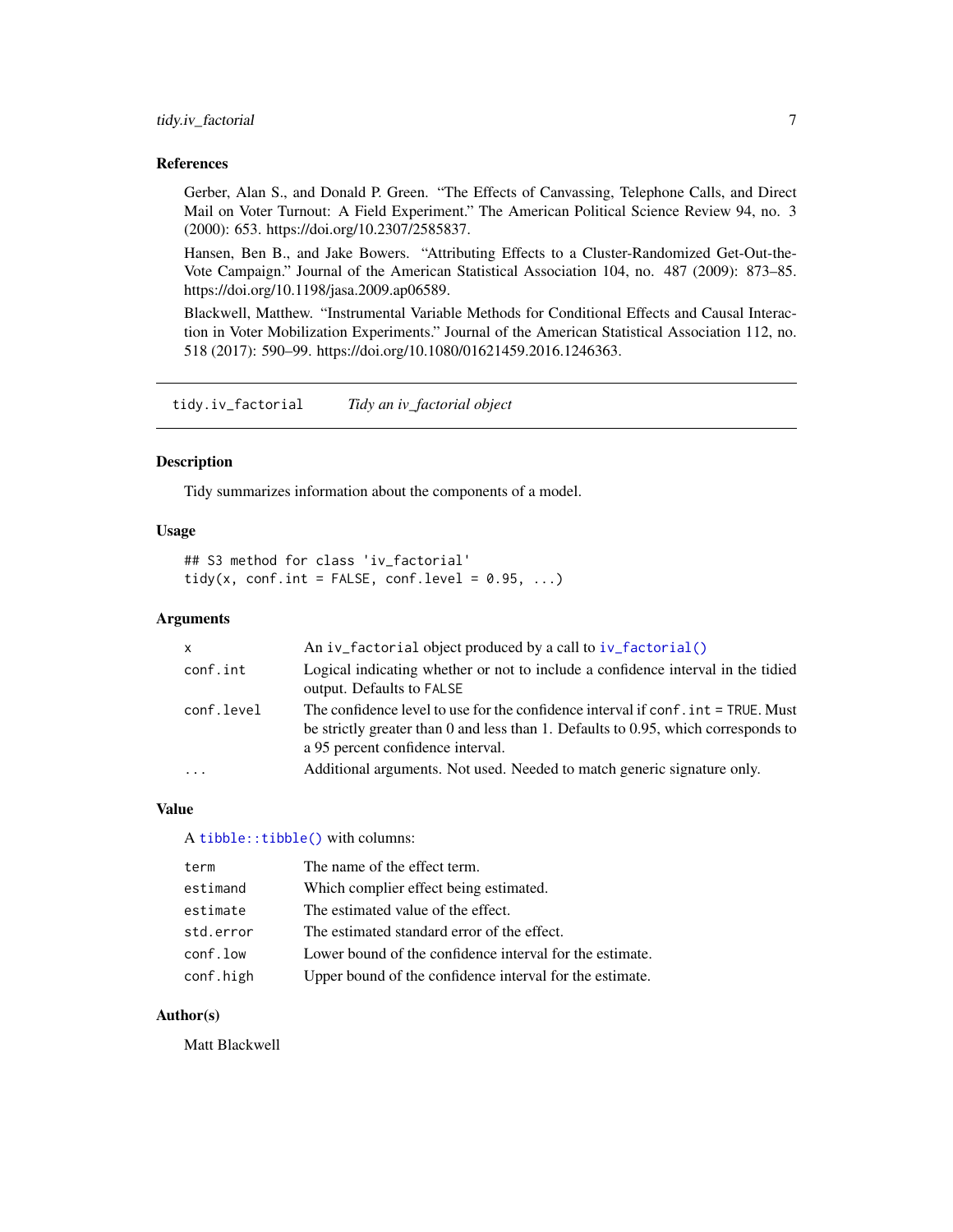<span id="page-7-0"></span>tidy.iv\_finite\_factorial

*Tidy an iv\_finite\_factorial object*

## Description

Tidy summarizes information about the components of a model.

## Usage

```
## S3 method for class 'iv_finite_factorial'
tidy(x, conf.level = 0.95, ...)
```
## Arguments

| $\mathsf{x}$ | An iv factorial object produced by a call to iv finite factorial $()$                                                                                                                    |
|--------------|------------------------------------------------------------------------------------------------------------------------------------------------------------------------------------------|
| conf.level   | The confidence level to use for the confidence interval. Must be strictly greater<br>than 0 and less than 1. Defaults to 0.95, which corresponds to a 95 percent<br>confidence interval. |
| $\cdots$     | Additional arguments. Not used. Needed to match generic signature only.                                                                                                                  |

#### Value

A [tibble::tibble\(\)](#page-0-0) with columns:

| term       | The name of the effect term.                                                                                                                     |
|------------|--------------------------------------------------------------------------------------------------------------------------------------------------|
| estimand   | Which complier effect being estimated.                                                                                                           |
| estimate   | The estimated value of the effect.                                                                                                               |
| ci_1_lower | Lower bound for the first interval of the Fieller confidence regresion for the<br>estimate.                                                      |
| ci_1_upper | Upper bound for the first interval of the Fieller confidence regression for tshe<br>estimate.                                                    |
| ci_2_lower | Lower bound for the second interval of the Fieller confidence regresion for the<br>estimate. Only non-NA when the confidence region is disjoint. |
| ci_2_upper | Upper bound for the second interval of the Fieller confidence regresion for the<br>estimate. Only non-NA when the confidence region is disjoint. |

## Author(s)

Matt Blackwell